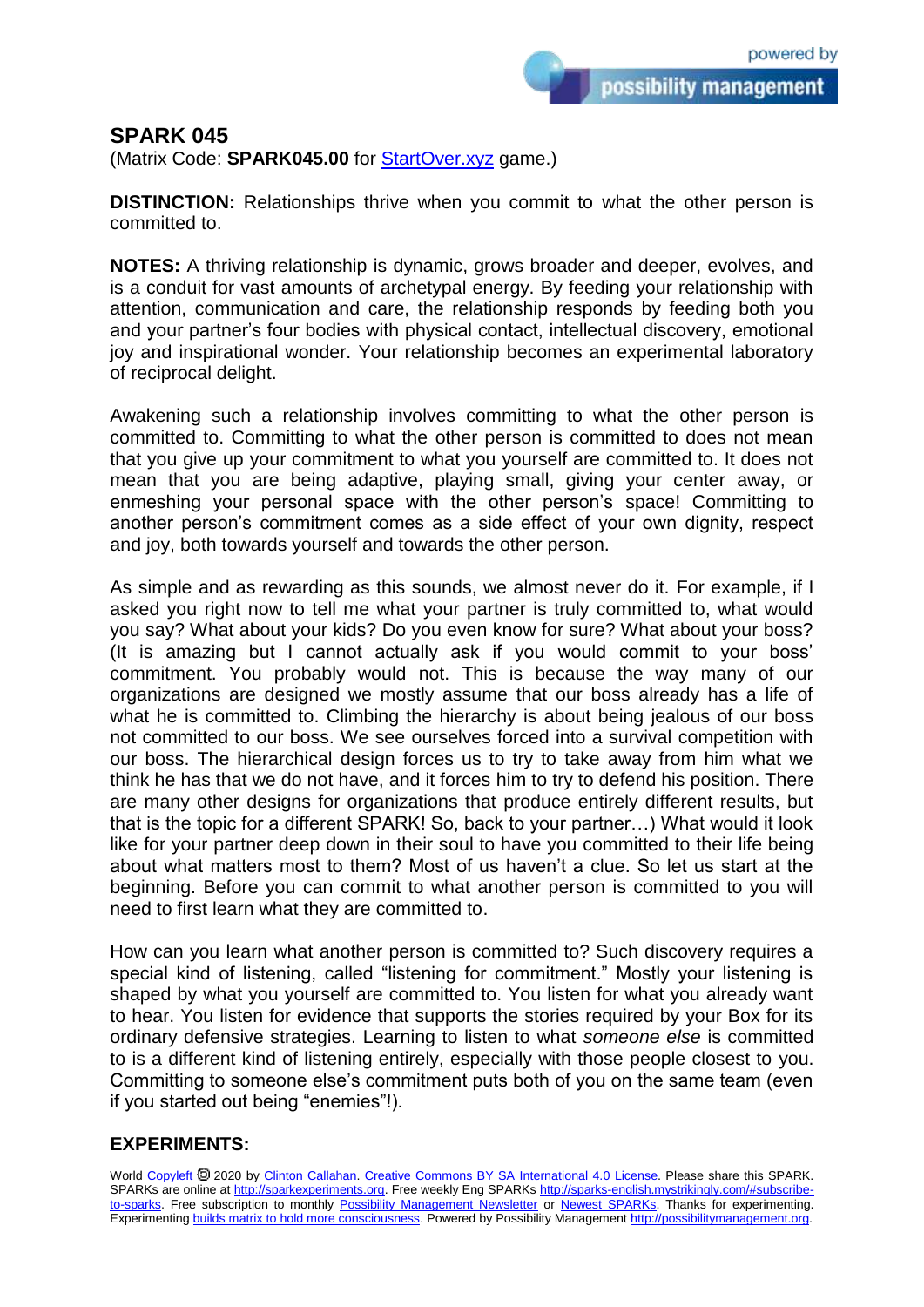**SPARK045.01** Learn to listen to what someone else is committed to. Listening for commitment starts with you being centered. Commitments speak to a person at their center. Commitments provide impulses for movement directly at a person's center. If you yourself are centered then you feel your own commitments. Through feeling your own commitments you can feel other people's commitments. "Listening" in this case turns out to be more of an empathic whole-body feeling sense. When you successfully hear another person's commitment you have experienced a clear sensation of their commitment from their own perspective.

During this next week, gradually listen for the commitments of everyone who is closely involved with you in your life. You can safely assume that you do not yet already know what they are committed to. You get to start completely over again from zero, as if you were all strangers.

In listening for their commitment you may find yourself standing still looking at them with non-analytical eyes, not particularly saying or asking anything. Just scanning. Find your own center and be with them in such a way that you are listening for what they are committed to.

It can help your ability to listen for commitment if you stop sending in interference signals. Stop your demands, stop your assumptions, stop your expectations, and stop your projections. Stand out of their way silently and invisibly. Do not make any sudden moves. Relax your filters. Open your receptors and observe what that person's inspiration moves them to do. Listen between their words to what they are saying. Since commitment is more physical than intellectual you will sense another person's commitment as an impression or an image that arises in your own perception like someone slowly appearing out of a dense fog bank. Do not try to hunt it down to figure out the answer like a math problem. That will only chase it away. Instead let it come to you.

It can be easy at first to fool yourself about what you are sensing as their commitment, or to not be certain about what you have perceived, so check it with them. Repeat back what you heard them say, or what you heard them imply between the lines. Make what you say simple and short. Then stop speaking and wait. Give the other person plenty of space to create clarity for themselves about what they really want. A person easily knows what is not accurate about what you say. Do not take it personally if you are way off. Just try again.

Your boss might be angry about your performance, but what he really wants is a smoothly working team. Your colleague may complain about some problem, but what he really wants is more recognition and communication with you. Your mate or child may have an accident or get sick, but what they really want is to have some private time with you or some physical intimacy.

When it becomes clear what someone's commitment is, then move to commit to that. Make your gestures as smoothly and invisibly as possible. Your commitment may take many forms, but it must always show up in some kind of action, not just words. If